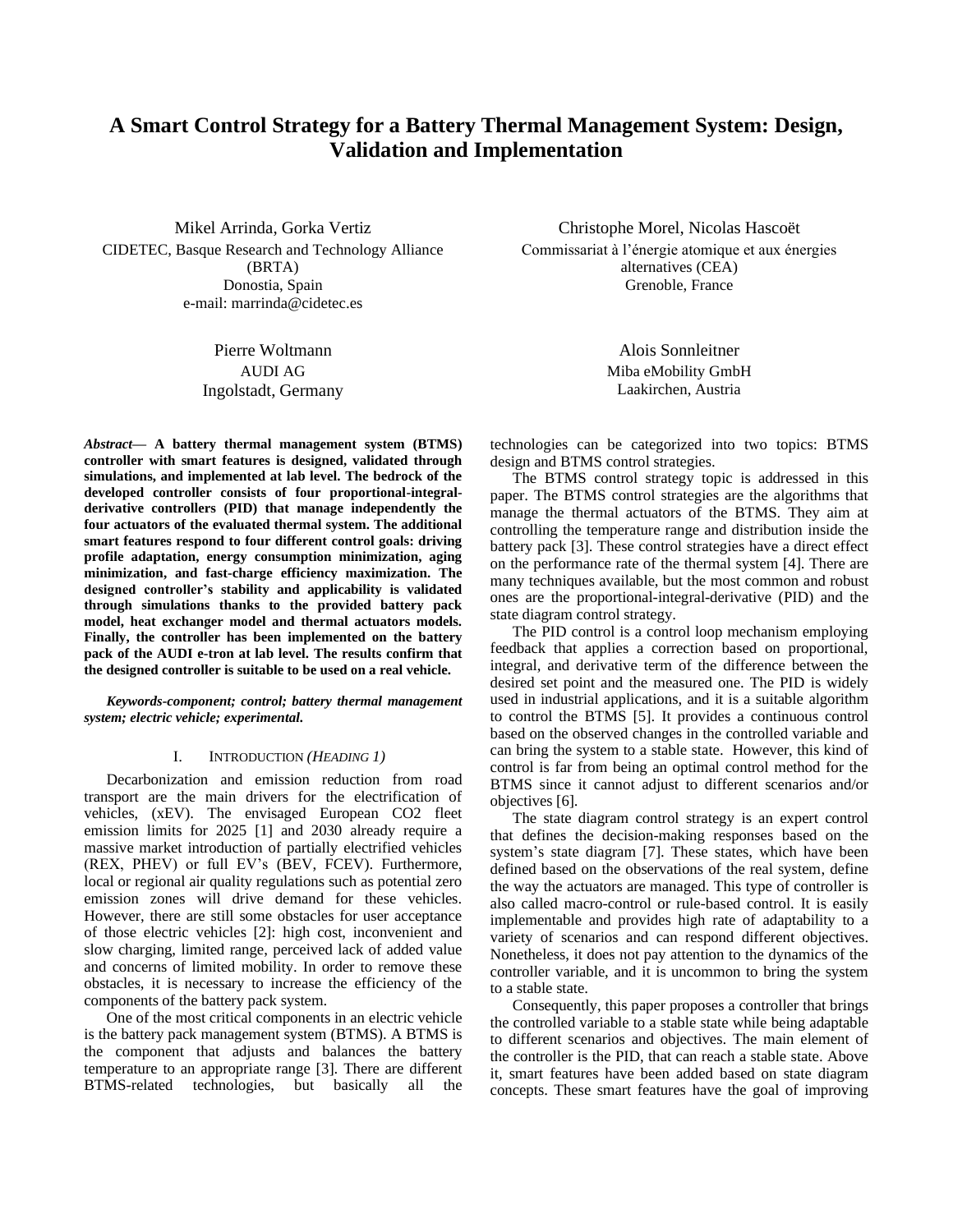the efficiency of the heating and cooling system of the battery pack.

The aim of the paper is to design, validate and implement at lab level this smart control that (0) has a continuous control that can bring the system to a stable state; (1) lengthens the life of the vehicle by minimizing the aging and adjusting the control strategy based on the driving profile; and (2) lengthens the use range by minimizing the total energy consumption and maximizing the charge events. This paper is structured as follows: the use case is introduced in Section II. the design is described in detail in Section III. The simulations used to validate the designed controller are explained in Section IV. The test at lab level is shown in Section V. The discussion is done at Section VI. The conclusions are drawn in Section VII.

#### II. USE CASE

The developed control strategy is designed for a commercial electric vehicle. The evaluated battery pack is the one inside the 2019 AUDI e-tron, see Figure 1.a. However, the thermal system used on the use case is not the commercial one, instead, it is the one developed in i-HeCoBatt European project, grant agreement No. 824300 [8]. The heat exchanger has been built using MIBA's FLEXcooler® technology, see Figure 1.b. Additionally, the heating process is done by resistances that are in direct contact with the batteries instead of heating the liquid of the heat exchanger.



Figure 1. Evaluated use case: (a) battery pack [9]; (b) FLEXcooler [10].

#### III. DESIGN

The designed TMS strategy is a mix of PID controllers and state diagram controller's concepts. The result is a smart control strategy that brings the system to a stable state while adapting smartly to different scenarios and objectives, see Figure 2.

Firstly, three main states are defined following the state diagram controller design: cool zone, optimal operation zone and hot zone. These zones represent the actuation temperature ranges of the designed controller. At the cool zone, heating process will be taken. At the hot zone, cooling processes will be taken. Finally, at the optimal operation zone, there will not be any active control. These control zones are divided by two temperature thresholds. The hot zone's temperature threshold is set up to 35ºC. The cool zone's temperature threshold is set up to 10ºC.

The base of the designed controller that provides the active control is the PID controller. Specifically, there are 4

PIDs. Three of the PIDs are used to control independently the three independent heating resistance areas that are in direct contact with the batteries. The fourth PID controls the chiller used to cool down the liquid that goes though the heat exchanger. The PIDs are saturated to avoid an unnecessary overlapping of processes. An anti-windup function is added to the integral component of all the PID controllers to avoid undesired responses of the controller.

The different PID have been parametrized using Ziegler-Nichols method [11]. The method consists of getting the transfer function of the system under a step perturbation, see Figure 2.



Figure 2. Applied Ziegler-Nichols method for the heat exchanger PID.

The parameters of that transfer function are used to calculate the parameters of the PID controller, see Table I.

TABLE I. PID TUNING VALUES.

| <b>Parameter</b>      | <b>Equation</b>      | <b>Heat Exchanger A-sample</b> |
|-----------------------|----------------------|--------------------------------|
| P(Kp)                 | $1.2$ x T / (L x yf) | 10.5945                        |
| 1 (ki)                | $Kp/(2 \times L)$    | 0.0227                         |
| D(kd)                 | Kp x 0.5 x L         | 1238.3                         |
| $\sqrt{\tan(\theta)}$ | >100                 | 105                            |

Once build up the basis of the controller (the main state diagram with the parametrized four PID controllers), additional states have been defined. These states provide the smart features of the controller and fulfil the objectives of the controller.

Firstly, the states used to lengthen the life of the vehicle by minimizing the aging and adjusting the control strategy based on the driving profile are implemented. The obtained features on those states are the following ones:

- Optional sport mode. The aggressivity of the controller is modified at the driver's will. This is done by increasing the P value of the PID controller. For this work the P value is increased 10 times if an aggressive driving is requested. The adjustment of the controller to the driver characteristics decreases the aging.
- Preconditioning when parked. The heating when parked is set to the state of having the contact switched on. The controller is informed via a Boolean signal. The signal can come from different sources such as mobile phones or PCs. It reduces the aging that comes from cold or hot starts (depending on the room temperature).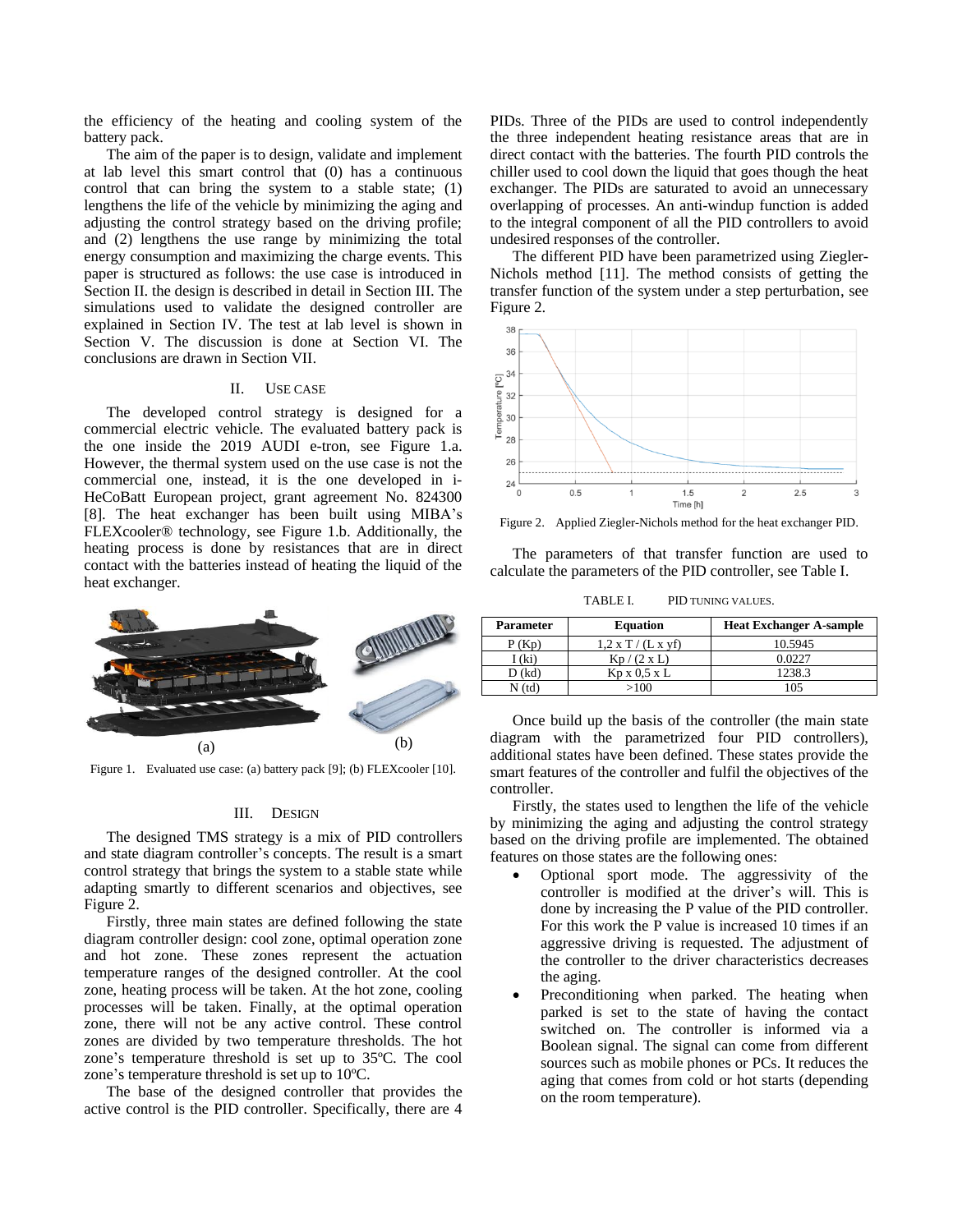

Figure 3. Design of the adaptive and smart control strategy.

Secondly, the features used to lengthen the use range minimizing the total energy consumption and maximizing the charge events are added. These features are the following ones:

- Conservative cooling-heating when parked (the contact of the vehicle is switched off). The temperature thresholds of the controller are modified to increase the optimal operation zone. The thresholds are modified to 45ºC and to -20ºC. Unnecessary energy consumption is avoided when parked.
- Reduction of temperature set point if conditions meet. The detection of an imminent charge event leads to act accordingly. The controller is informed via a Boolean signal. The detection can come from different sources such as GPS signals or machine learning predictive algorithms. The upper temperature threshold is reduced to 15ºC. The efficiency of charge events is maximized thanks to reducing the limitations imposed by the temperature.

## IV. VALIDATION

The validation process of the designed controller is undergone through simulations using a modeling library containing the battery pack model, heat exchanger model and the model of the thermal actuators provided in i-HeCoBatt project "unpublished" [12], see Figure 6.

The simulation environment is built up to have a current profile, the room temperature, the contact state, the driving profile selection, the preconditioning signal and the sudden fast-charge event signal as inputs and have the thermal response of the battery pack, the thermal response of the liquid of the heat exchanger, the response of the controller and the energy consumption as outputs.

This simulation environment is used to validate the different features of the controller through 4 simulations:

The first simulation is used to validate the overall stability of the controller, see Figure 6.a. For that, the whole battery pack model (heat exchanger and actuators included) is simulated at a standard driving mode with a mild vehicle driving cycle that has a fast-charge event at the end of the cycle, see current profile in Figure 2. The contact is assumed to be all the time on. The room temperature is set to be constant at 35ºC. The additional signals are set off.



Figure 4. Realistic drive cycle current profile.

- The second simulation is used to validate the overall stability of the Sport mode used for aggressive drivers, see Figure 6.b. The inputs of the simulation are the same as in the first simulation except for the sport mode that is switched on.
- The third simulation is used to validate the efficacy of the added feature that maximizes the charge event, see Figure 6.c. The inputs are the same as in the second simulation except for the sudden fastcharge signal, see Figure 5.



Figure 5. Sudden fast-charge event signal used in the third simulation.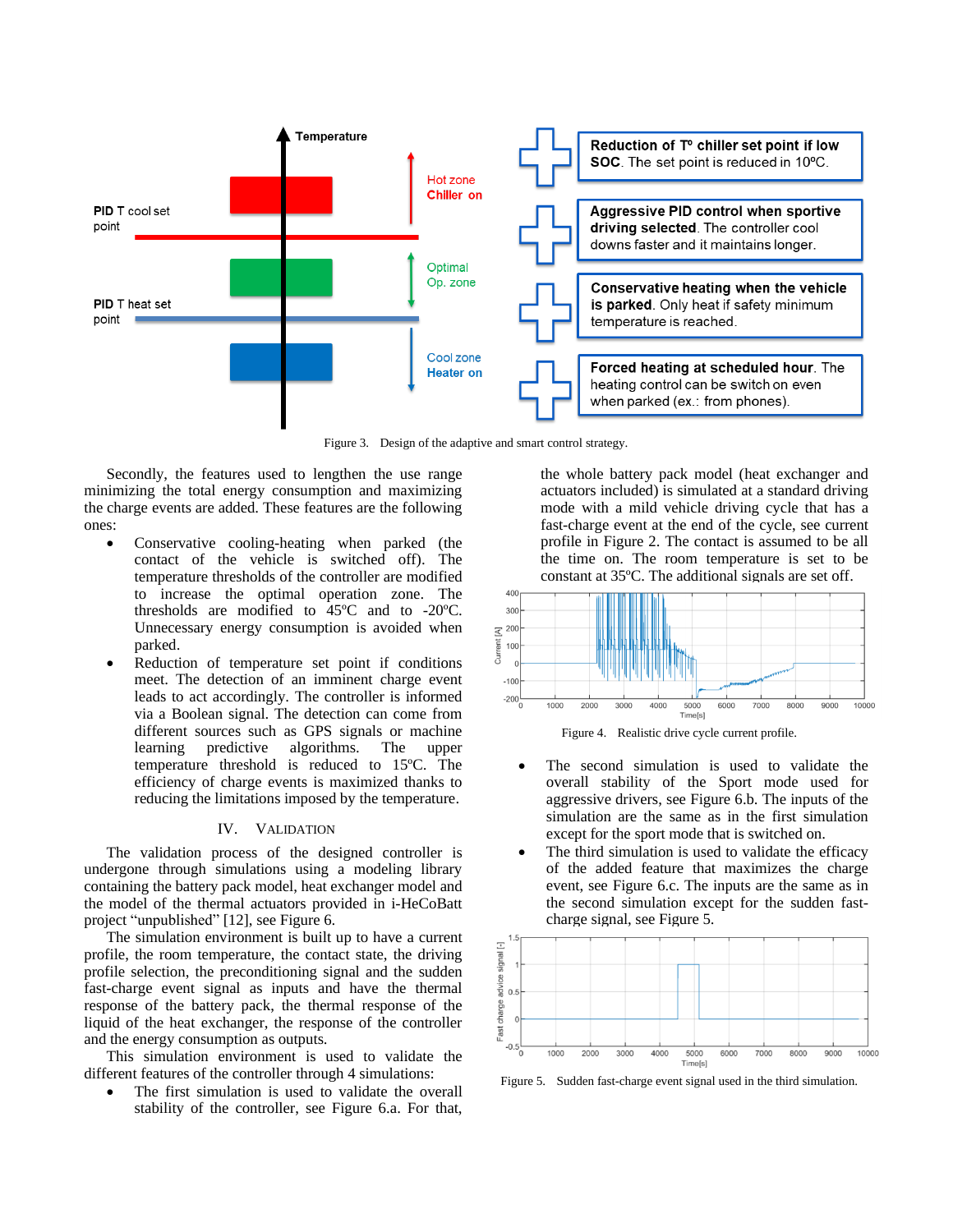

Figure 6. Results from (a) the first simulation, (b) the second simulation, (c) the third simulation and (d) the fourth simulation. There are two figures: the upper figure is the thermal response of the battery and the coolant; the lower figure is the response of the controller.

The fourth simulation validates the preconditioning features, see Figure 6.d. The inputs used in the second simulation are used in the fourth simulation, but with some modifications. The fast charge is eliminated from the current profile, the room temperature is increased to 40ºC, the contact signal is switched off in some ranges and the preconditioning signal is switch on 1h before the start of the driving cycle. The modified preconditioning and the contact signals are shown in Figure 7.



A test at lab level has been run to confirm the

V. IMPLEMENTATION

applicability of the designed and validated controller, see Figure 8. The inputs on the test at lab level are the following ones:

- The current profile of an exigent driving cycle, see upper graph of Figure 8.
- The room temperature is set up to a constant  $30^{\circ}$ C through a climatic chamber.
- The driving adjustment has been done to a standardconservative driving profile (sport mode off).
- The contact is assumed to be active all the test (contact switched on).
- The preconditioning is not applied (preconditioning signal switched off).
- There is not a fast-charge event and therefore the signal that announces the imminence of this event is not applied (fast-charge event signal switched off).

Figure 7. Contact and preconditioning signals in the fourth simulation.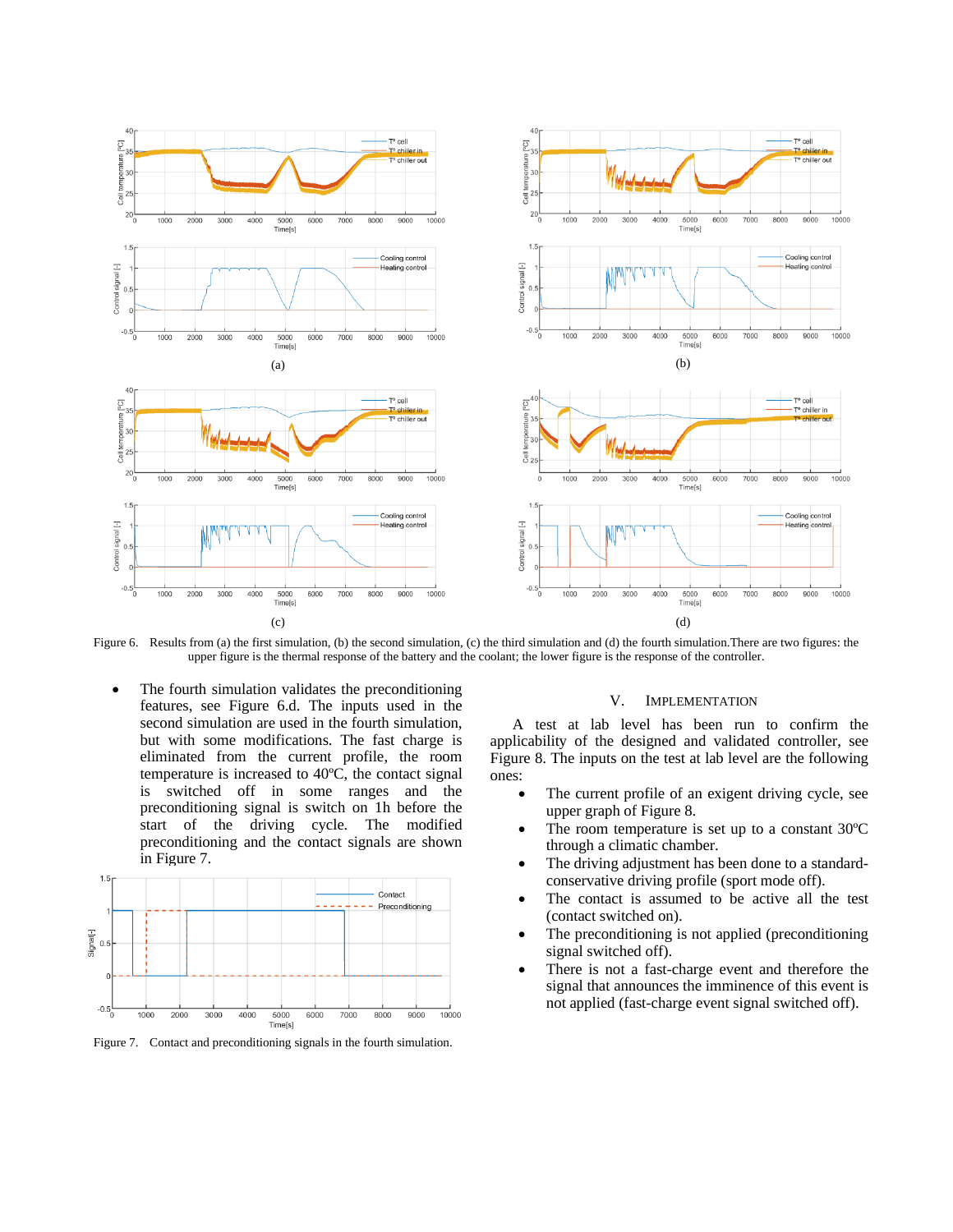

Figure 8. Tests at lab level of the developed controller. (a) the test bench with the tested battery pack; (b) results of the test at lab level: upper graph the applied current profile, the lower graph the thermal response of the battery and the coolant.

## VI. DISCUSSION

The results of the simulation have successfully validated the designed control strategy. The first simulation shows how the cooling process is activated once the battery surpasses certain temperature and how the controller is able to adjust the actuator in a continuous and smooth way, providing at the end a stable state.

The second simulation shows how the sport mode has a faster reaction to the temperature changes of the system, providing a faster response of the controller. The controller is able to adjust the response of the controller to a more aggressive driving pattern, minimizing like this the effect this aggressive driving pattern has in the aging of the battery.

The third simulation shows how the reduction of the upper temperature threshold through the fast-charge event notifying signal reduces considerably the temperature of the battery before that event (the battery temperature is reduced 3ºC), reaching lower temperatures at the peak of the fastcharge event (1ºC lower).

The fourth simulation shows that the preconditioning and energy saving features work properly.

In conclusion, the performance of the controller itself as well as the added smart features have been validated through simulations.

Lastly, the validated controller has been applied in a real battery pack with an exigent current profile. The results show how the controller starts working once the optimal operation zone is left. We can see how the controller is able to provide an appropriate smooth control even though the temperature the battery reaches is much higher than the ones observed on the simulations. This means that the controller is suitable to be used in real applications.

## VII. CONCLUSIONS

This paper proposes a design of a smart BTMS control strategy that has a continuous and smooth control over the actuators while (1) lengthening the life of the vehicle by minimizing the aging and adjusting the control strategy based on the driving profile and (2) lengthening the use range by minimizing the total energy consumption and maximizing the charge events.

All the smart features of the controller have been validated through simulations and the stability and the applicability of the proposal has been observed through simulations and through a real test of AUDI's battery pack at lab level.

To sum up, the design is simple and implementable; the validation has shown its viability; and the tests done at lab level has shown its implementability.

#### ACKNOWLEDGMENT

This work was supported by the European Union's Horizon 2020 Programme for research and innovation under Grant Agreement No. 824300, i-HeCoBatt project [8].



#### **REFERENCES**

- [1] P. Mock, "CO2 emission standards for passenger cars and lightin the European Union," 2018. [Online]. Available: http://www.europarl.europa.eu/news/en/pressroom/20181218IPR22101/curbing-co2-
- [2] ERTRAC, EPoSS, and ETIP SNET, "European Roadmap Electrification of Road Transport Status: final for publication," 2017.
- [3] H. Dai, B. Jiang, X. Hu, X. Lin, X. Wei, and M. Pecht, "Advanced battery management strategies for a sustainable energy future: Multilayer design concepts and research trends," Renewable and Sustainable Energy Reviews, vol. 138, no. August, p. 110480, 2021, doi: 10.1016/j.rser.2020.110480.
- [4] H. Liu, M. Wen, H. Yang, Z. Yue, and M. Yao, "A Review of Thermal Management System and Control Strategy for Automotive Engines," Journal of Energy Engineering, vol. 147, no. 2, p. 03121001, Apr. 2021, doi: 10.1061/(asce)ey.1943-7897.0000743.
- [5] J. Cen and F. Jiang, "Li-ion power battery temperature control by a battery thermal management and vehicle cabin air conditioning integrated system," Energy for Sustainable Development, vol. 57, pp. 141–148, 2020, doi: 10.1016/j.esd.2020.06.004.